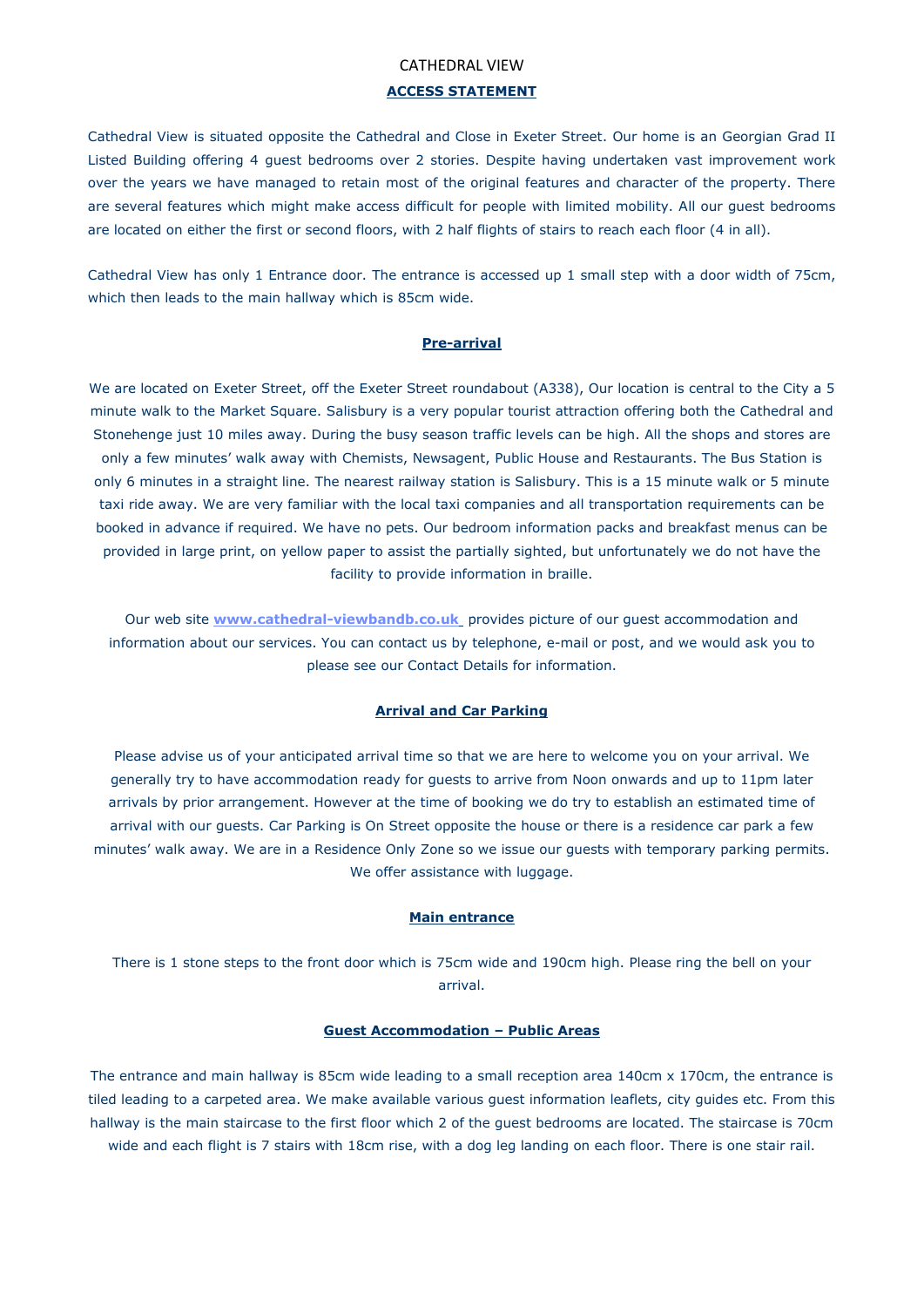## CATHEDRAL VIEW

# **Guest Breakfast Room**

The guest breakfast room is located on the left of the main hallway with a door width of 75cm. This room has wall to wall fitted carpet 3.9 metres long and 3.1 metres wide. This has one large breakfast table with seating for 8 persons. We offer free wi fi internet access, but also have a Laptop available on request.

### **Bedrooms**

There are four bedrooms, located on 2 floors, and they are all carpeted. All have en-suite facilities consisting of a shower (one has a shower over a full size bath) W.C.s and washbasins. Tea and Coffee making facilities are provided in all rooms. All rooms have remote controlled colour flat screen televisions with Freeview. We also provide hairdryers, additional pillows and blankets in all rooms. Our beds are made with hypoallergenic duvets and pillows. There is a wardrobe, dressing table, bedside cabinets and at least one comfortable chair in each room. There is a guest information folder in each bedroom which contains details of local amenities, restaurants and travel highlights.

#### **FIRST FLOOR BEDROOMS**

The 2 first floor bedrooms are accessed up 2 half flights of 7 stairs each with one dog leg to the landings. All the doors on the first floor are 76cm wide and 186cm high.

## **Bedroom One**

It is the first room on the right at the top of the stairs. This room overlooks the street and view of the Cathedral. This room has a 4'6" double bed with access at both sides. The room has 1 radiator with manual controls and is carpeted throughout. The en-suite room has a shower cubicle, toilet and washbasin. The floor is vinyl with a ladder heated towel rail.

#### **Bedroom Two**

It is the first room on the left at the top of the stairs. This room overlooks the garden and has a 6' double bed (can be 2 x singles at 3' each) with access at both sides. The room has 1 radiator with manual controls and is carpeted throughout. The en-suite has a shower, toilet and washbasin. The floor is vinyl with a ladder heated towel rail.

# **SECOND FLOOR BEDROOMS**

The 2 second floor bedrooms are accessed up 2 half flights of 7 stairs each with one dog leg to the landings. All the doors on the second floor are 76cm wide and 186cm high.

### **Bedroom Three**

It is the room on the right at the top of the stairs. This room overlooks the street and view of the Cathedral. This room has 2 x 3' beds (but can be 6' Double bed) with access at both sides. The room has 1 radiator with manual controls and is carpeted throughout. The en-suite room has a shower cubicle, toilet and washbasin. The floor is vinyl with a ladder heated towel rail.

### **Bedroom Four**

It is the first room on the left at the top of the stairs. This room overlooks the garden and has a 6' double bed (can be 2 x singles at 3' each) with access at both sides. The room has 1 radiator with manual controls and is